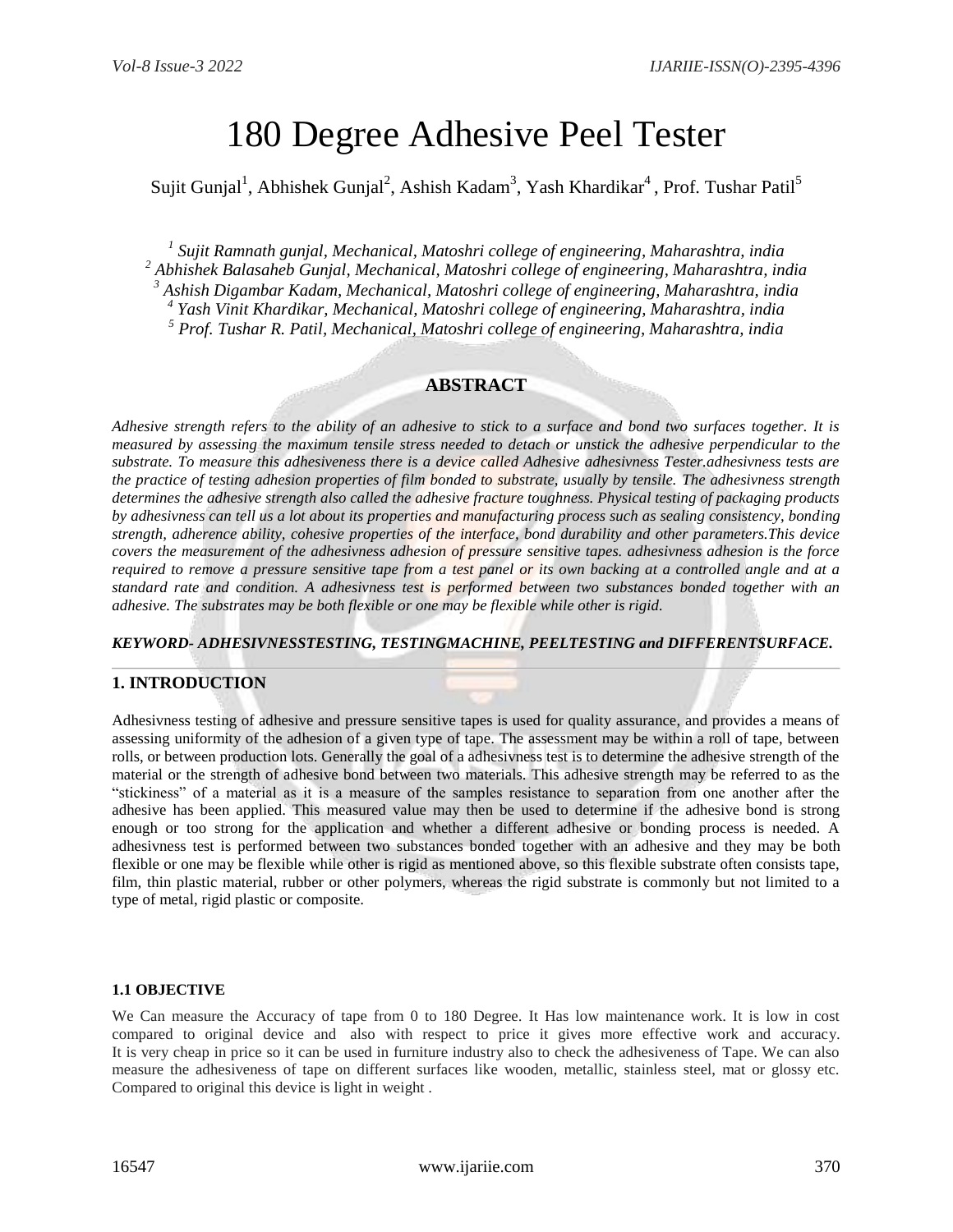#### **1.2 METHODOLOGY**

First we make one wooden base on which me construct some wooden mechanism in that mechanism a one screw thread pipe is attached from one end to another on which we attached one wooden block this mechanism is connected to a 30 rpm motor when motor rotates the screw thread also rotates with 30 rotation per minute the block which is mounted on that screw thread is going from lower end to upper end On that wooden block weight metre attached that pulls the tape upside which creates a stress between surface and tape that stress gives some number which is adhesiveness of that tape in units like kg/m



#### **2. DESIGN**

First we create some rough diagram or design of our device after that we design the device in creo software with proper measurements. Total wooden base measurment after that how long screw thread we can adjust in that mechanism all that stuff we design first in that software thats why we get total concept of our projects design work



#### Structure of machine

The Structure of our machine is very simple first we make design of our project in creo software. on the basis of that design we make wooden base on which we construct our main mechanism on which we take our testings . on that mechanism screw thread is attach to one wooden block that moves upper side and lower side with the help of motor. so the with that block weightmetre is attached to take reading of the tape and many more all this mechanism is our structure as u shown in figure work.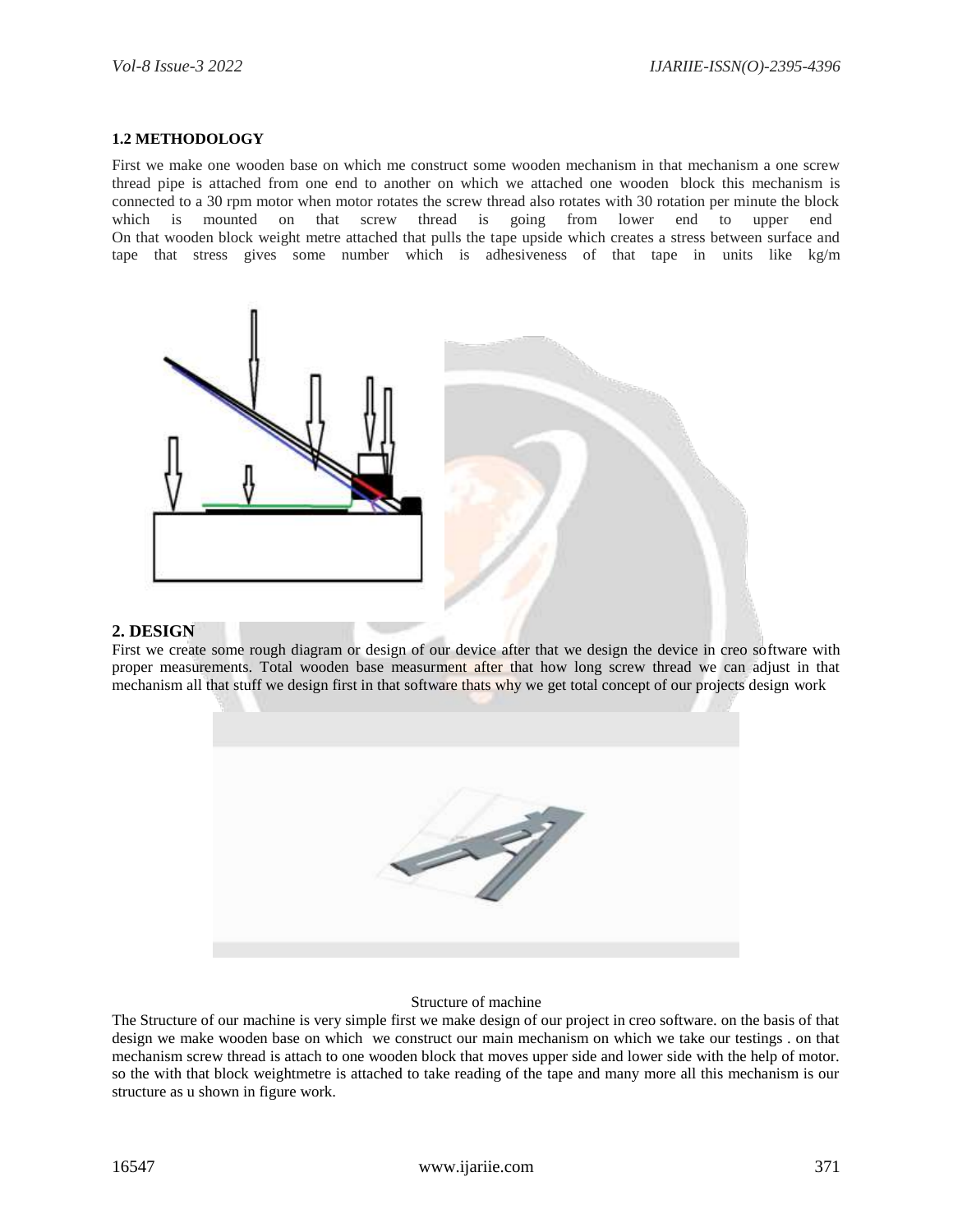

#### **Structure Of Machine**

### **2.1 COST**

Introduction related your research work Introduction related your research work Introduction related your research work Introduction related your research work Introduction related your research work Introduction related your research work Introduction related your research work Introduction related your research work Introduction related your research work Introduction related your research work Introduction related your research work Introduction related your research work Introduction related your research work.

| SR. NO         | <b>Component</b>                 | Quantity                 | Cost in rs |
|----------------|----------------------------------|--------------------------|------------|
|                | M.S Square pipes                 | $\overline{2}$           | 671        |
| $\mathfrak{D}$ | <b>Square Plates and bearing</b> | 5                        | 425        |
| 3              | <b>Circular Hollow Ppipes</b>    | $\overline{2}$           | 250        |
| 4              | Motor                            |                          | 1080       |
| 5              | Batteries, Switches              | $\overline{\mathcal{L}}$ | 635        |
| 6              | <b>Nuts and Bolts</b>            | 20                       | 60         |
| 7              | Gears                            | $\overline{2}$           | 225        |
| 8              | Charger                          |                          | 250        |

# **Cost Sheet**

## **2.2 COMPONENT LIST**

We used various equipments and components. We also used some unique techniques so that our machine will be cost effective

- List Item
	- 1. Motor (30RPM) 12W GEARED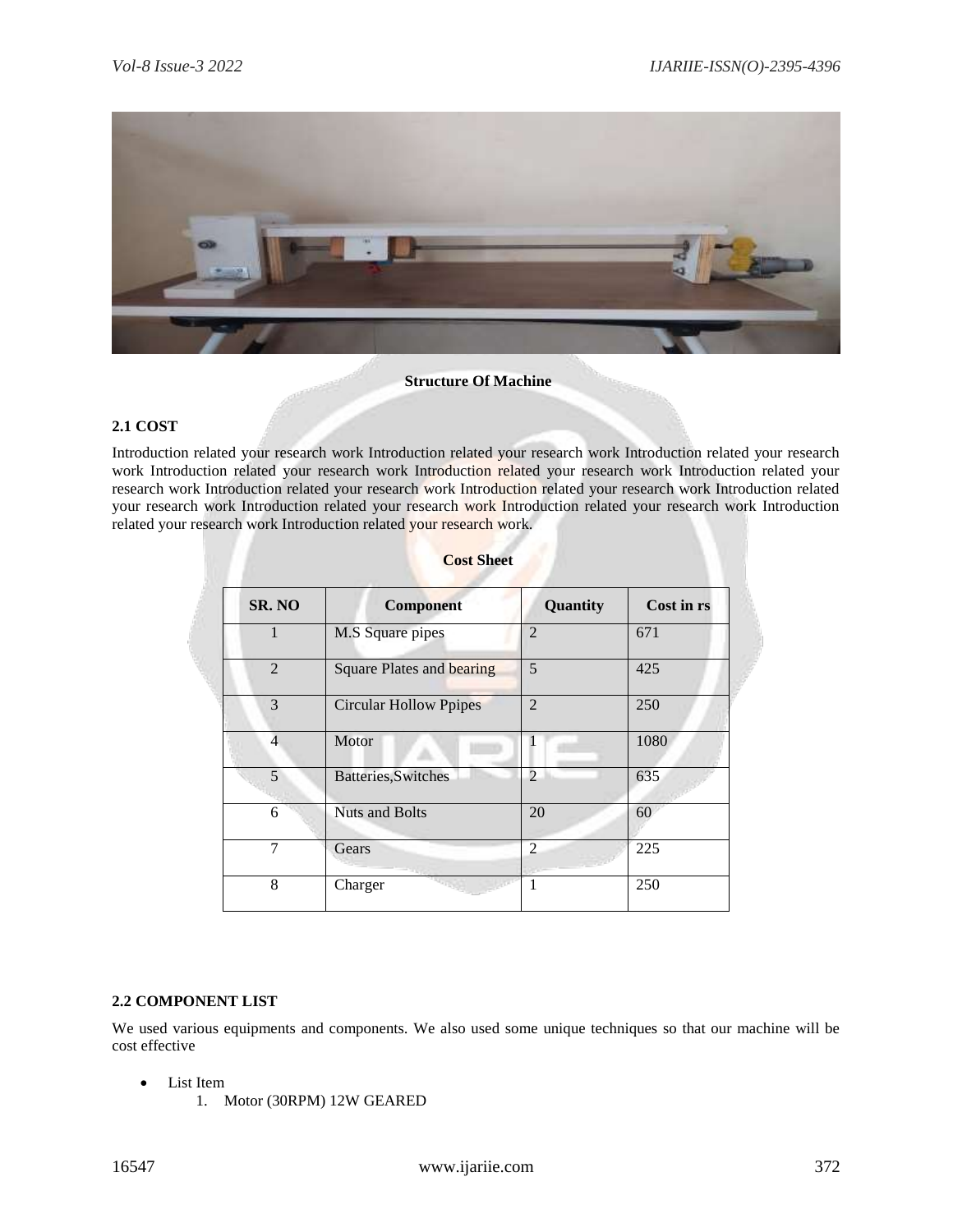- 2. Digital Weight meter
- 3. Bed for different surface
- 4. Wood upper frame
- 5. Wooden Block
- 6. Metalic Surface
- 7. Screw Thread

# **3. PROCESS OF WORKING**

So now the process of working is when motor rotates about its own axix the shaft will be also rotate which is mounted on that motor . one wooden block is attached to that shaft with the help of bearing. so when the shaft rotates that wooden block is move upside and on that block we attached weightmetre which pulls up the tape with the help of hook when it pills the tape we get the measurements of that tapes adhesiveness. As u can see in the diagram given below work



## **3.1 CALIBRATION**

First we make one wooden base on which me construct some wooden mechanism in that mechanism a one screw thread pipe is attached from one end to another on which we attached one wooden block this mechanism is connected to a 30 rpm motor when motor rotates the screw thread also rotates with 30 rotation per minute the block which is mounted on that screw thread is going from lower end to upper end On that wooden block weight metre attached that pulls the tape upside which creates a stress between surface and tape that stress gives some number which is adhesiveness of that tape in units like kg/m work.

# **3.2 TESTING**

Our machine is almost 9-10 times cheaper than actual machine so to maintain accuracy of machine we make technique to take multiple reading while doing oparation .3 readings and it's avarage value give a perfect closest value .That's why minimum 3 time testing is must for better accuracy and we can also increase it to 5 or even 10 reading for best accuracy